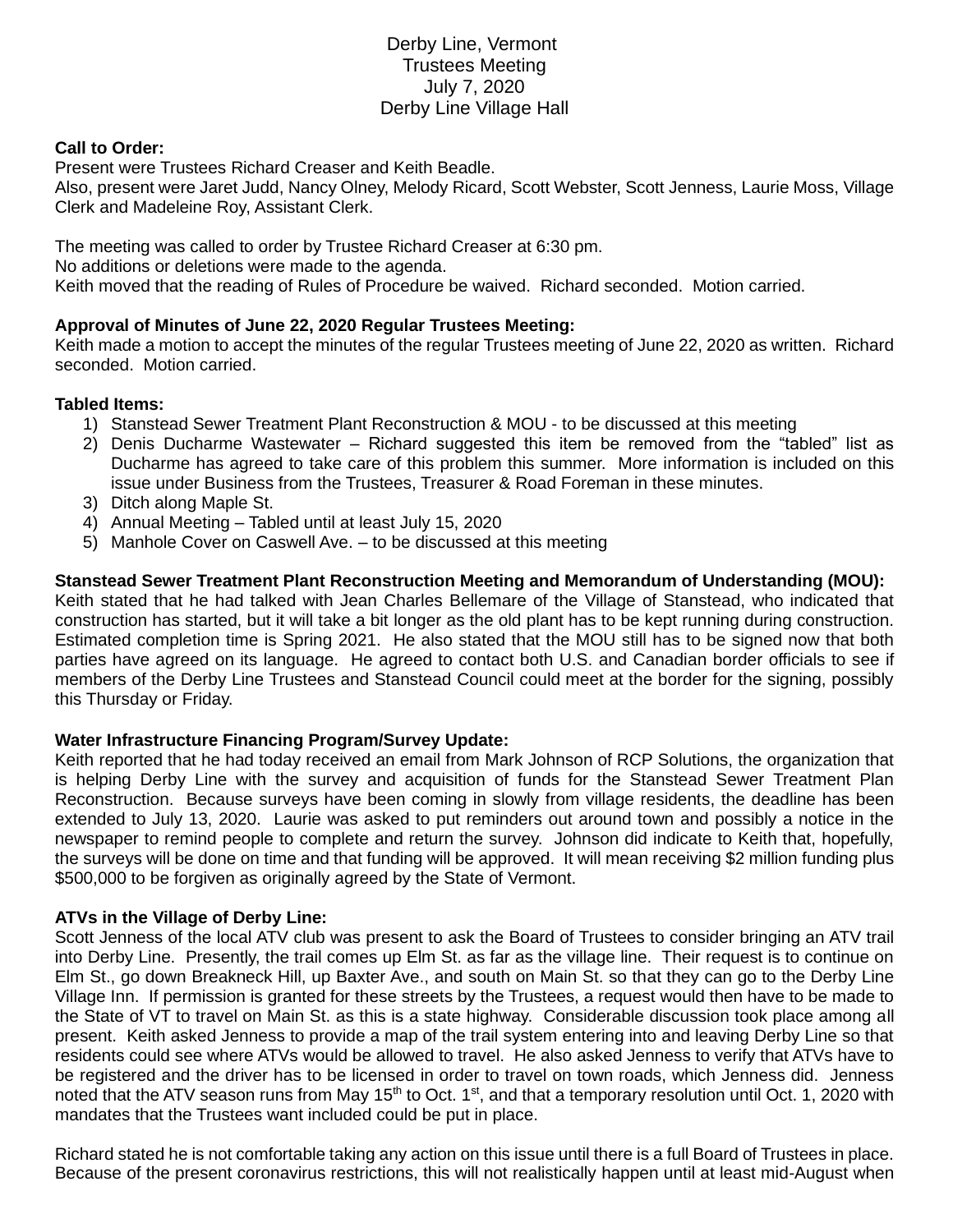we might be able to hold the annual meeting. However, there is no guarantee of that. Keith agreed. They would prefer this proposal were made at a meeting when more village residents/voters were present. Jenness agreed to have a map available at the next Trustees meeting and possibly a list of signatures of Derby Liners who are in favor of this proposal. **Tabled.**

## **Business from Trustees, Treasurer and Road Foreman:**

Painting of Village Hall: Laurie reported that painters are progressing well on the scraping and painting of the outside of the village hall. However, they had to rent a lift as they discovered that much of the caulking was coming off as they scraped and several of the clapboards had to be replaced. Going up and down ladders was just too time consuming. They have primed two sides so far.

Manhole Cover on Caswell Ave: Jaret reported that he has contacted two local contractors to repair and replace the manhole cover at the top of Caswell Ave. near Pelow Hill that has dropped considerably. A quote has been received from Ducharme Excavating for \$3,010.55 and Ducharme has stated that he can perform the work during the first week of August 2020. Jaret also received an estimate from The Farmyard Store for additional materials and rental needed for \$1,087.00. He has also contacted Juddy's Septic Service to plug the next manhole up so that workers would not have to work in water when repairing the manhole near Pelow Hill. His estimate is for four hours at \$125.00 per hour (discounted from \$175.00 per hour) for a total of \$500.00. Jaret stated he thinks the total job will not cost more than \$5,000.00.

Keith made a motion to authorize Ducharme Excavating to repair the Caswell Ave. manhole as per the quotes received and described by Jaret. Richard seconded. Motion carried.

Dead tree on Caswell Ave: Jaret stated that a dead tree on Caswell Ave. that is hanging over the road needs to be taken down before it falls into the road. Because the village road crew is only three people that would have to do the cutting and flagging, he would like authority to hire a tree service to take the tree down. The village road crew can clean it up. A. Tree Service (A. Chapdelaine) was suggested to him. Nancy Olney stated that they had had this same tree service do work for them and that he does an excellent job. The Trustees authorized Jaret to go ahead and hire this tree service.

Sewer Blockage on Elm St: Jaret reported that a blockage happened on Elm St. this past weekend that had to be fixed. They found a piece of clothing caused the blockage.

Derby Line Ambulance Building on Beach St: Laurie stated that she has been in contact with USDA (who used to hold the loan on this property), the Community National Bank and the Town of Derby Town Clerk about this property, but no one knows who owns it at this point. She will contact the Derby Listers to see if they have any information on its ownership.

Karl Loukes Trailer on Elm St: Laurie also advised that the old abandoned trailer owned by Karl Loukes near the old dump across from St. Edward's Cemetery has been removed and the lot has been landscaped. There is no longer any need to charge for water and sewer at that location.

Change of Salary Payment Method for Village Clerk: After Laurie agreed to waive going into Executive Session, Richard explained to all present that the Trustees were wanting to discuss changing her salary from hourly to a straight salary. This stems from the office being open only part time during the coronavirus. However, Laurie has been doing all the required work in that shorter amount of time and it is not proper to penalize her for having to stay in the office with not much to do. She has been using up her sick and comp time to bring her weekly salary up to the full 34 hours. Richard also stated that by state statutes, town and village clerks can set their own hours. Laurie submitted her proposal to the Trustees of a straight salary based on last year's gross earnings for her duties in the Water and Sewer department.

Keith made a motion that the village pay the Village Clerk the annual salary of \$29,500 divided equally between the Water and Sewer departments. Richard seconded. Motion carried.

**New Business from the Audience:** None **Old business from the Audience (5-minute limit unless otherwise directed):** None **Executive Session:** None **Next Meeting:** The next meeting is scheduled for July 21, 2020. **Review and Sign Bank Statement:** Yes **Warrants were Reviewed and Signed:** Yes **The Last Check Printed:** #15759

The meeting was adjourned at 7:50 pm. Respectfully submitted,